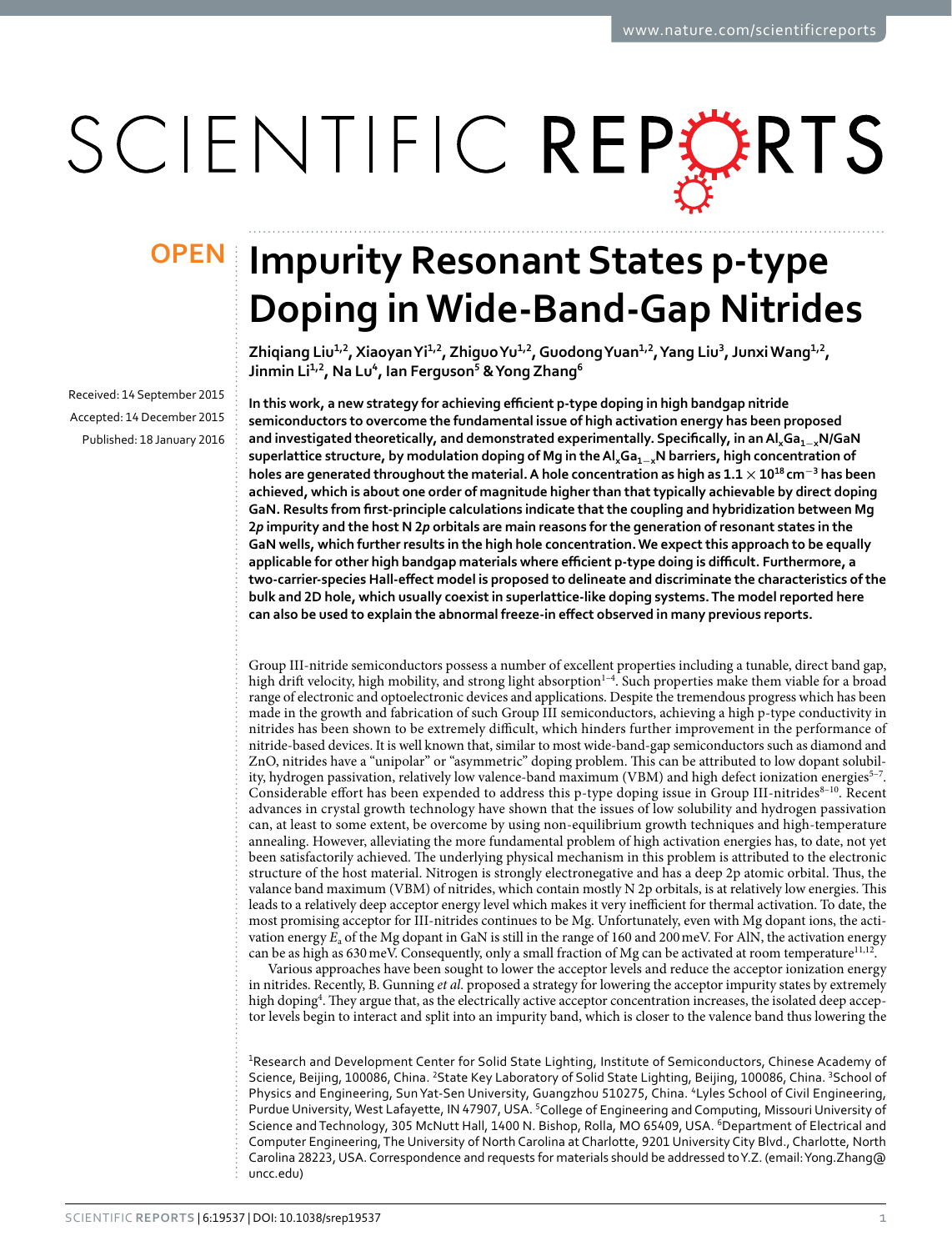

<span id="page-1-0"></span>**Figure 1. Schematic model showing the mechanism of impurity resonant states p-type doping.** Schematic model showing the position and the hybridization between Mg p-like impurity states and valance band maximum of Al<sub>x</sub>Ga<sub>1-x</sub>N/GaN superlattice. Grey balls represent electrons and holes. Note that the initially localized impurity states in Al<sub>x</sub>Ga<sub>1-x</sub>N/GaN barrier layers transform into resonant states in GaN layers due to the hybrid orbitals. In this scenario, electrons will drop from the VBM of GaN into the impurity states or band without any energy barriers.

effective activation energy. Peter and Schubert<sup>[13](#page-5-5),14</sup> demonstrated another strategy and found that by polarization induced modulation of the valence band edge in a superlattice, the low doping efficiency could be partially overcome. Simon and Jena<sup>15</sup> also suggested that a 3D hole gas could be produced using the built-in electronic polarization in nitrides. However, in these previous works more direct evidence is required to further delineate and discriminate the characteristics of the 3D and 2D hole gases, which usually coexist in superlattice-like doping systems, for instance multiple–quantum-well structures, compositionally graded layer structures, or heterojunction interface[s13–17.](#page-5-5) Elevating the VBM of the host material by co-doping has been regarded as another strategy to address this issue[8,](#page-5-2)[18,](#page-5-8) for example by Si-Mg co-doping and mutually passivated defect pair co-doping. However, intensive theoretical analyses show that this type of energy level coupling is too small to significantly reduce the acceptor ionization energy due to different symmetries and wave-function characteristics<sup>10</sup>. Therefore, although partial successes have been achieved, the mechanisms of those methods are still controversial and poorly understood. Better approaches or alternative strategies to create more stable and shallower acceptors in nitrides are highly desired.

As discussed above, the behavior of Mg as an acceptor in nitride semiconductors is strongly linked to the position of the Mg impurity states related to the VBM of the host materials. Besides co-doping, a periodic oscillation of the valance band edge produced by a superlattice structure, such as  $Al_xGa_{1-x}N/GaN$ , can also modify the characteristics and energy position of the VB[M13](#page-5-5)[,14.](#page-5-6) Based on this consideration, a novel strategy for efficient p-type doping is proposed to overcome the fundamental problem of high activation energy by inducing impu-rity resonant states in an Mg doped Al<sub>x</sub>Ga<sub>1-x</sub>N/GaN superlattice structure. As schematically shown in [Fig. 1,](#page-1-0) in the structure developed using our proposed strategy, the discrete wave-functions of Mg impurity states are able to overlap to form continuous miniband-like impurity states<sup>[19](#page-5-10),[20](#page-5-11)</sup>. Therefore, the initially localized impurity able to overlap to form continuous miniband-like impurity states<sup>19,20</sup>. states in  $\text{Al}_x\text{Ga}_{1-x}$ N barrier layers form resonant states in the GaN layer (i.e. with energy levels below or close to the GaN VBM, it strongly depends on the Al percentage in  $Al_xGa_{1-x}N$ ). To see the exact energy position of Mg impurity state, one would need to use a pretty large cell. Alternatively, in this work we offer the above qualitative band-diagram to explain the idea of resonant state p-type doping. In the case of considerable acceptor density, these impurity states are broadened<sup>4,21-23</sup>, which can further enhance the coupling between them. In this new scenario, electrons are able to drop from the VBM of GaN into the impurity states or band without any energy barrier, which means the acceptors are self-ionized. Hence, high concentration of the acceptors can be expected. In addition, as proposed by previous reports, the polarization effect also enhances the ionization of the deep acceptors and leads to the accumulation of carriers as a hole sheet, which further increase the effective hole concentration in the host material[s13–15.](#page-5-5) In this work, to test these proposed concepts, the impact of impurity resonant states on the ionization energy of Mg acceptors is analyzed through both theoretical and experimental methods.

#### **Results**

**The characteristics of Mg impurity resonant states.** To understand the characteristics and distribu-tion of Mg impurity states, the charge density of the Mg impurity states at the Γ point are plotted in [Fig. 2](#page-2-0). As can be expected, most of the charge density is accumulated around the Mg atoms. However, it cannot be ignored that a significant amount of Mg impurity states become delocalized and distributed in both barrier and well. In term of the well, such Mg impurity orbitals lie inside the valance band and act as resonant states. Now, the only question left to consider is whether the discrete impurity states in different barrier layers can couple with each other. In a previous report, E.F. Schubert assumed that the acceptor-effective Bohr radius is much smaller than the period of the superlattice, and argued that the accepter levels in the barriers are not influenced by the adjacent barriers<sup>14</sup>. In fact, the acceptor Bohr radius is not directly relevant to the Mg impurity level and its coupling with the host $24$ . In the nitride matrix environment, the Mg impurity states and host N 2*p* states can couple strongly with each other since they each share the same t*2p* symmetry, and hybrid orbitals are formed. As a result, now the Mg impurity states will also contain the characteristics of N 2*p* orbitals and become delocalized to some extent. The distribution of Mg impurity states in both barrier and well is direct evidence to support our theory proposed above. To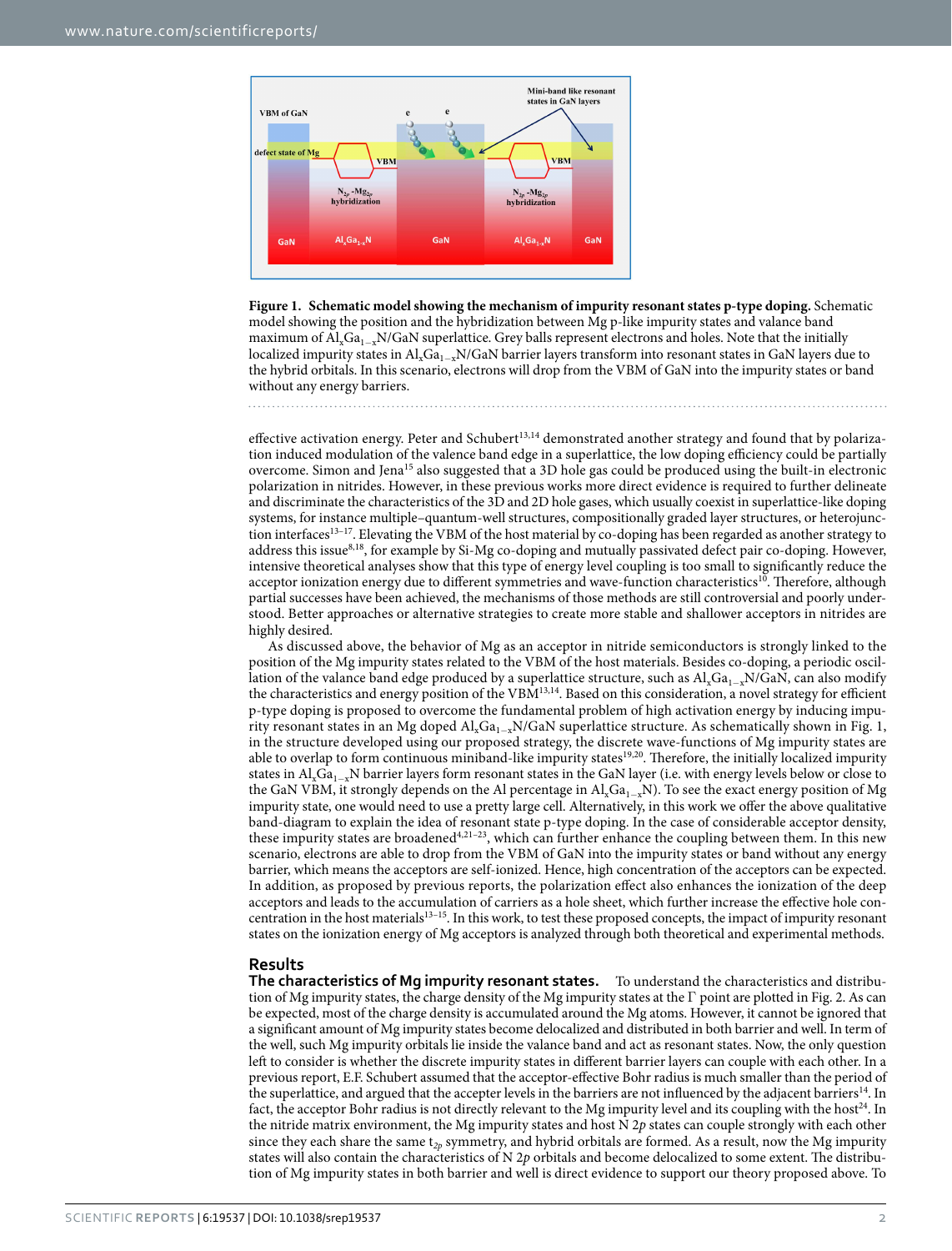

<span id="page-2-0"></span>**Figure 2. Distribution of Mg impurity states.** Isosurface charge density plots of Mg impurity states at Γ point in AlxGa1−xN/GaN. (**a**) atomic configuration and isosurface charge density of Mg impurity states, (**b**) isosurface charge density of Mg impurity states in m plane.



<span id="page-2-1"></span>**Figure 3. Evidence for the delocalization characteristics of Mg impurity states.** Calculated projected density of states of Mg 2*p* impurity states and N 2*p* states.

understand the mechanism of orbital hybridization between Mg and N, projected densities of states (DOSs) were analyzed and are shown in [Fig. 3.](#page-2-1) As can be seen, several peaks of Mg 2*p* states, especially near the VBM overlap with that of N 2p are observed, which indicates the coupling between them<sup>25,26</sup>. Therefore, we suggest that hybridization of the Mg and N 2p states should be the reason for the occurrence of impurity states lying in the well.

**Preparation and characterization of AlxGa<sup>1</sup>−xN/GaN superlattice structures.** To further test the concept of impurity resonant state p-type doping, Al<sub>x</sub>Ga<sub>1−x</sub>N/GaN superlattice structures were grown by metal-organic chemical vapor deposition (MOCVD) on a c-plane sapphire substrate. After depositing a low-temperature GaN nucleation layer on the sapphire substrate, a  $3 \mu$ m undoped GaN layer was grown. Then, the AlxGa1−xN/GaN superlattice was deposited upon the undoped GaN layer. The barrier and well thickness were both 10 nm with total 10 periods. To avoid the conventional thermal ionization mechanism of Mg dopant in GaN layers, only AlxGa1−xN was Mg doped. The aluminum percentage in the barrier was fixed at 30%, a value typically used in GaN LED structures. The sample structures were characterized by TEM and asymmetrical (105) X-ray reciprocal space mapping (RSM). As shown in [Fig. 4\(a\)](#page-3-0), the main GaN peak and the zero-order diffraction satellite peak of the Al<sub>x</sub>Ga<sub>1−x</sub>N /GaN MQWs are aligned in a vertical line parallel to the Q<sub>y</sub> axis, indicating the 30% AlGaN films is almost completely strained without relaxation along the plane direction. The high crystalline quality of our sample can also be confirmed by TEM image shown in [Fig. 4\(b\)](#page-3-0).

Furthermore, as shown in [Fig. 4\(c\),](#page-3-0) secondary ion mass spectrometry measurements were performed to verify the incorporation and distribution of Mg atoms. As can be seen, Mg is mostly distributed in  $Al_xGa_{1-x}N$  as intended.

**Hall measurement and two-carrier-species Hall-effect model.** In many previous report[s4](#page-5-16),[13–15](#page-5-5), the standard Hall model was used to analyze the carrier concentration and mobility in superlattice-like structures. However, it should be noted that a simple Hall measurement gives no thickness information, therefore can only determine sheet hall concentration. As a result, it is difficult to delineate the contribution from bulk carriers and two-dimensional carrier gases.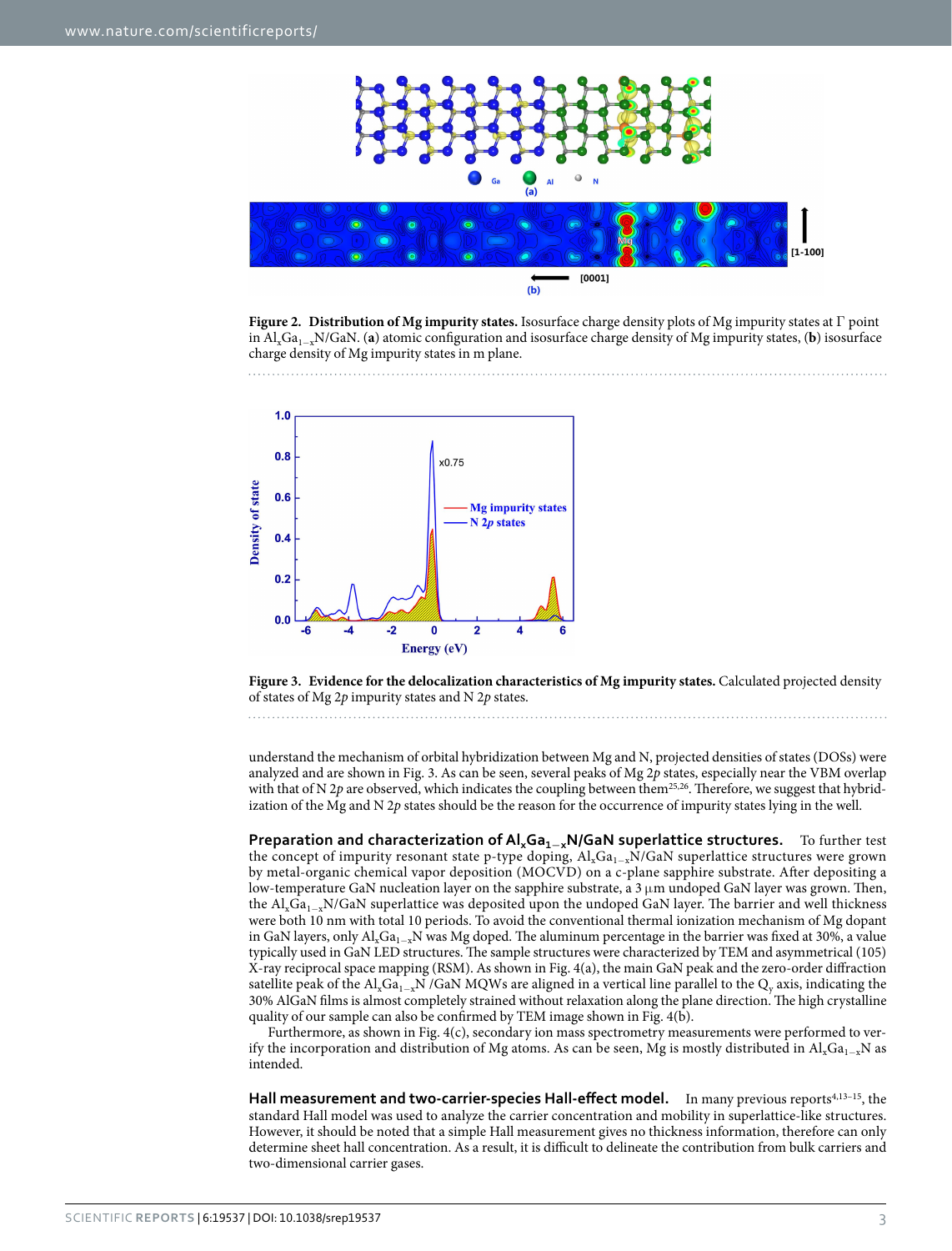

<span id="page-3-0"></span>**Figure 4. Structure and crystalline quality of Al<sub>x</sub>Ga<sub>1</sub><sub>−</sub><b>x**N/GaN sample. (a) asymmetrical (105) X-ray reciprocal space mapping, (**b**) TEM image of our AlxGa<sub>1-x</sub>N/GaN sample, (**c**) SIMS depth profiles of Mg for AlxGa<sub>1−x</sub>N/GaN sample.



<span id="page-3-1"></span>**Figure 5. Hole concentration as a function of temperature.** The fitting curves are shown as solid lines using conventional hall-effect model and two-carrier-species Hall-effect model.

To address this issue, we quantitatively determine both the bulk and two-dimensional carrier properties by firstly applying a two-carrier-species (2D and bulk carriers) Hall-effect model. The measured hole concentrations are shown in [Fig. 5](#page-3-1), which exhibits a very weak dependence on temperature. However, if one closely looks at the hole concentration as a function of temperature, a more complicated behavior can be revealed. At relative high temperatures, 300K to 200K, a slight freeze-out effect is observed. However, on further decrease of the temperature, an abnormal increase of hole concentration (usually known as the freeze-in effect) is observed. Similar hole freeze-in behavior at low temperatures has also been observed in many previous reports<sup>4,[15](#page-5-7),27</sup>. Unfortunately, most earlier observations of this effect are not discussed in detail or are simply attributed to donor compensation. They argue that, as the thermally activated acceptors freeze out with decreasing temperature, compensating donors begin to have more effect on the conduction. However, based on previous reports even in n-type GaN without obvious compensating effects, such abnormal freeze-in behaviors can also be observed<sup>27</sup>. This phenomenon therefore deserves further attention. Furthermore, in our superlattice-like structures, besides bulk holes, parallel sheets of 2D hole gases can also be created at the interface of heterojunctions. It does not make sense to ignore the obvious differences in the electrical properties between them.

Here, two-carrier-species Hall-effect model is proposed to analyze the electrical behaviors of our  $AI_xGa_{1-x}N/$ GaN sample. As shown in [Fig. 5](#page-3-1), the value of  $E_a$  (acceptor ionization energy of bulk holes) and  $p_{H \Box 2}^{}$  (sheet Hall concentration of 2D holes) can be obtained iteratively. It is observed that the conventional Hall-effect model is in agreement with experimental data at high temperatures (above 200K), but decreasing temperature leads to a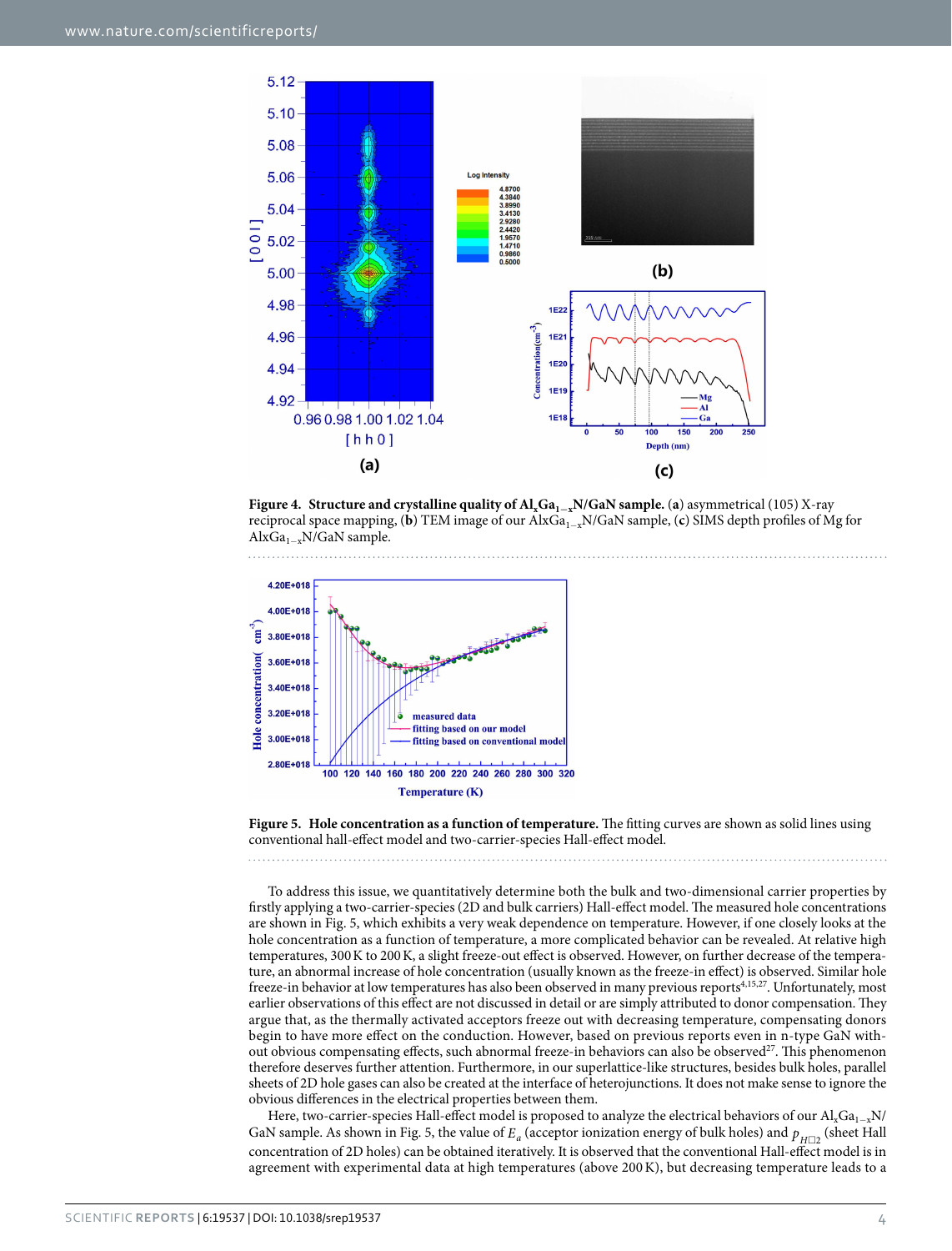

<span id="page-4-0"></span>**Figure 6. Hole mobility as a function of Temperature.** 

significant departure of the calculated concentration from that observed experimentally. Meanwhile, our model does agree with the measured experimental data very well at both low and high temperatures. The fitting parameters  $E_a$  and  $p_{H\Box 2}$  are about 60 meV and 8.36  $\times$  10<sup>13</sup> cm<sup>-2</sup>, respectively. Based on the single acceptor model, the bulk hole concentration is calculated to be about  $1.14 \times 10^{18}$  cm<sup>-3</sup> at 300 K, which is about one order of magnitude higher than that of the normal p-type sample prepared by the same tools. The measured hole mobility in our sample is shown in [Fig. 6.](#page-4-0) The relatively low hole mobility is similar to that reported by many others, which could be attributed to the high effective mass of holes in the minibands of the superlattice and/or alloy scattering<sup>[15,](#page-5-7)28</sup>. The temperature dependence of mobility is much more complicated, which is related to several different scattering mechanisms and beyond the scope of this work. For simplicity, the measured hole motilities observed here can be understood as the average mobility of bulk holes and 2D hole gases.

#### **Discussion**

Similar 2D carrier gases have been widely reported in many previous works in both p-type and n-type materials<sup>13,27</sup>, which can be attributed to polarization doping. In this work, we are more concerned with the abnormal high bulk hole concentration observed. As discussed above, we propose that this is the result of impurity resonant state p-type doping, which increases the overall bulk hole concentration by transforming the localized impurity states in barriers into resonant states in wells through orbital hybridization between Mg 2*p* and host N 2*p* orbitals. The underlying physical mechanism of this effect can also be understood in another way: in this new scenario, the deep acceptors in the barrier layers ionize into the valence band of the neighboring narrow band-gap material, rather than into its own, deeper, valance band. The high bulk hole concentration is strong evidence to support our theory that high efficiency p-type doping can be achieved by impurity resonant states in superlattice structures. Furthermore, we would like to point out that our approach can be considered as one special form of modulation doping. However, the purpose here is to generate high concentration carriers in wide band gap nitrides, which is otherwise difficult by directly doping the material itself, whereas the modulation doping is typically used to separate the dopant ions from the carriers in order to achieve high carrier mobility in the well, as wildly studied in arsenide or Ge/Si[29](#page-6-1)[,30](#page-6-2).

In summary, a novel strategy for efficient p-type doping was proposed to overcome the fundamental problem of high activation energy in high bandgap III-nitrides by introducing impurity resonant states in an Mg doped AlxGa1−xN/GaN superlattice structure. The characteristics and distribution of Mg impurity states were analyzed using first-principle calculations. Our results indicated that coupling and hybridization between Mg 2*p* impurity states and N 2*p* states is likely to be the main reason for the delocalized characteristics of the Mg impurity states. As a result, the wave-functions of Mg impurity states in the barrier layers are able to overlap with each other, then extended into well layers and act as resonant states. Therefore, a high hole concentration (about one order of magnitude higher than normal bulk Mg doped nitrides) could be successfully realized. This structure can be used to achieve efficient nitride based optoelectronic devices, especially in the deep ultraviolet wavelength range. The concept of impurity resonant state p-type doping presented here could also be applied to the production of highly p-type conductors in other wide-band-gap materials. The optimization on the thickness and components of Al<sub>x</sub>Ga<sub>1-x</sub>N/GaN structures is highly desired to obtain higher hole concentrations, as will be investigated in the subsequent works. Finally, the two-carrier-species Hall-effect model was used to extract the electrical parameters of bulk holes and 2D hole gases in superlattice-like structures, respectively. The model reported here can also be used to explain the abnormal and seldom analyzed freeze-in effect observed in many previous reports.

#### **Methods**

**First-principles calculations.** The characteristics of Mg impurity resonant states are studied using the first principles calculation, based on a density functional theory (DFT) encoded in the plane-wave based Vienna Ab initio Simulation Package (VASP)<sup>31</sup>. In these calculations, the generalized gradient approximations (GGA) of Perdew-Burke-Ernzerhof (PBE) functionals are used for the exchange correlation potentia[l32.](#page-6-4) The cutoff energy is chosen to be 800 eV. For relaxed structures, the atomic forces are less than 0.03 eV/A. For simplicity, an AlN/GaN superlattice structure was examined using  $2 \times 2 \times 10$  supercell models rather than an Al<sub>x</sub>Ga<sub>1−x</sub>N/GaN structure.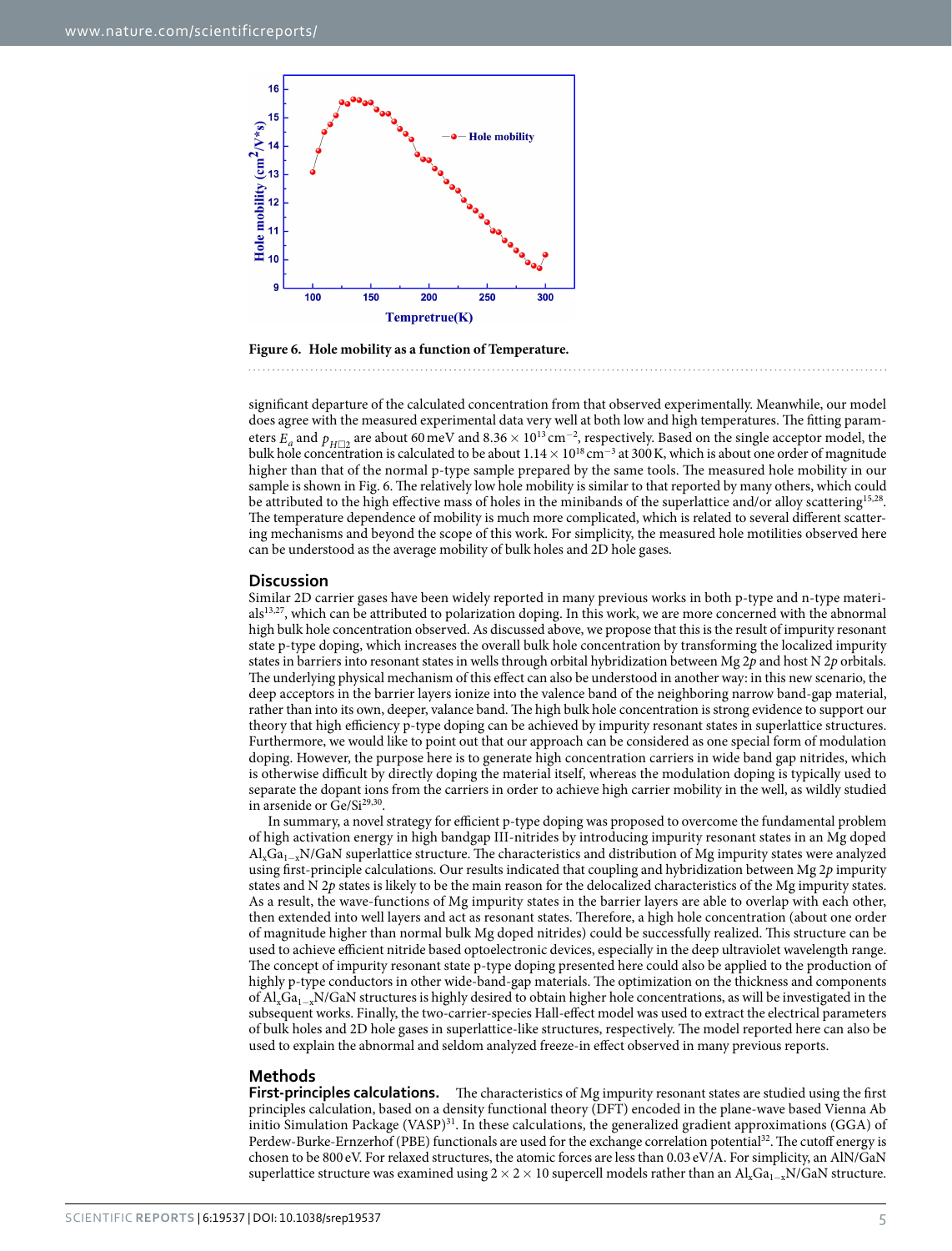**Two-carrier-species Hall-effect analysis.** The relevant relationships for a two-carrier-species Hall-effect analysis can be expressed as<sup>33</sup>:

$$
\sigma_{\Box} = \sum_{i} \sigma_{\Box i} = \sum_{i} e\mu_{i} p_{\Box i} = \sum_{i} e\mu_{Hi} p_{H\Box i}, \qquad (1)
$$

$$
R\sigma_{\square}^2 = \sum_i R_i \sigma_{\square i}^2 = \sum_i e\mu_{Hi}^2 p_{H\square i}, \qquad (2)
$$

where:  $\sigma_{\Box i}$ ,  $p_{\Box i}$  respectively represent the true sheet conductivity, the sheet concentration and the sheet Hall concentration of carrier *i*; and  $\mu_i$ , and  $\mu_{Hi} (= R_i \sigma_{\Box i})$  are respectively the mobility and Hall mobility of carrier *i*. In our model,  $i = 1$  represents bulk holes, and  $i = 2$  represents 2D holes. The Hall factor is close to unity as many other previous studies have used. We divide Eqs (1) and (2) by d, the thickness of  $Al_xGa_{1-x}N/GaN$  structure to obtain the normally measured quantity, Hall concentration  $p_\mu$  as:

$$
p_{H} = \frac{p_{H\Box}}{d} = \frac{\sigma_{\Box}^{2}/d^{2}}{eR_{\Box}\sigma_{\Box}^{2}/d} = \frac{(\mu_{H1}p_{H1} + \mu_{H2}p_{H\Box2}/d)^{2}}{(\mu_{H1}^{2}p_{H1} + \mu_{H2}^{2}p_{H\Box2}/d)} = \frac{(Qp_{H1} + p_{H\Box2}/d)^{2}}{(Q^{2}p_{H1} + p_{H\Box2}/d)}
$$
(3)

Here, *Q* is equal to  $\mu_{H1}/\mu_{H2}$ , and is the ratio of bulk and 2D carrier Hall mobility.

The bulk hole concentration  $p_{H1}$  in a semiconductor with acceptor concentration N<sub>A</sub> and acceptor ionization energy  $E_a$  can be expressed as<sup>34,35</sup>:

$$
p_{H1} = \frac{(N_A - N_D) N_V}{N_D} \exp\left(-\frac{E_a}{kT}\right) \tag{4}
$$

where  $N_V = 2 \frac{(2 \pi m_p^* k)^{3/2}}{h^3}$  is the effective density of states at the valance band edge of GaN;  $m_p^*$  is the effective mass for holes; g is the acceptor degeneracy (g = 4); T is the temperature; and h and  $k_B$  are Planck's and Boltzmann's constants respectively. Here, we assume that the concentration of 2D hole gases is temperature independent. Consequently, substituting Eq. (4) into Eq. (3) we obtain the numerical relationships between the Hall concentration  $p_H^{}$  and T. From this expression, the value of  $E_a^{}$  and  $p_{H \square 2}^{}$  can be obtained iteratively.

#### **References**

- <span id="page-5-0"></span>1. S. Nakamura. The Roles of Structural Imperfections in InGaN-Based Blue Light-Emitting Diodes and Laser DiodesScience. 281, 956-961 (1998).
- 2. E. F. Schubert & J. K. Kim. Solid-State Light Sources Getting Smart. *Science* **308,** 1274–1278 (2005).
- 3. J. C. Johnson *et al.* Single gallium nitride nanowire lasers. *Nature Materials* **1,** 106–110 (2002).
- <span id="page-5-16"></span>4. B. Gunning, J. Lowder, M. Moseley & W. Alan Doolittle. Negligible carrier freeze-out facilitated by impurity band conduction in highly p-type GaN. *Appl. Phys. Lett.* **101,** 082106 (2012).
- <span id="page-5-1"></span>5. B. Monemar *et al.* Evidence for Two Mg Related Acceptors in GaN, *Phys. Rev. Lett.* **102,** 235501 (2009).
- 6. S. Lany & A. Zunger. Dual nature of acceptors in GaN and ZnO: The curious case of the shallow MgGa deep state. *Appl. Phys. Lett.* **96,** 142114 (2010).
- 7. J. L. Lyons, A. Janotti & C. G. Van de Walle. Shallow versus Deep Nature of Mg Acceptors in Nitride Semiconductors. *Phys. Rev. Lett.* **108,** 156403 (2012).
- <span id="page-5-2"></span>8. Y. Aoyagi, M. Takeuchi, S. Iwai & H. Hirayama. High hole carrier concentration realized by alternative co-doping technique in metal organic chemical vapor deposition. *Appl. Phys. Lett.* **99,** 112110 (2011).
- <span id="page-5-9"></span>9. K. S. Kim *et al.* Faceted inversion domain boundary in GaN films doped with Mg. *Appl. Phys. Lett.* **77,** 1123 (2000).
- 10. Y. Yan, J. Li, S. H. Wei & M. M. Al-Jassim. Possible Approach to Overcome the Doping Asymmetry in Wideband Gap Semiconductors. *Phys. Rev. Lett.* **98,** 135506 (2007).
- <span id="page-5-3"></span>11. S. Nakamura *et al.* Superbright Green InGaN Single-Quantum-Well-Structure Light-Emitting Diodes. *Jpn. J. Appl. Phys.* **34,** L1332  $(1995)$
- <span id="page-5-4"></span>12. W. Kim *et al.* p-type doping in GaN—acceptor binding energies *Appl. Phys. Lett.* **69,** 559 (1996).
- <span id="page-5-6"></span><span id="page-5-5"></span>13. P. Kozodoy *et al.* Polarization-enhanced Mg doping of AlGaN/GaN superlattices. *Appl. Phys. Lett.* **75,** 2444 (1999).
- 14. E. F. Schubert, W.,Grieshaber & I. D. Goepfert. Enhancement of deep acceptor activation in semiconductors by superlattice doping. *Appl. Phys. Lett*. **69,** 3737 (1996).
- <span id="page-5-7"></span>15. J. Simon, V. Protasenko, C. Lian, H. Xing & D. Jena. Polarization-Induced Hole Doping in Wide–Band-Gap Uniaxial Semiconductor Heterostructures *Science* **327,** 60–64 (2010).
- 16. S. Li *et al.* Polarization induced pn-junction without dopant in graded AlGaN coherently strained on GaN. *Applied Physics Letters* **101,** 122103 (2012).
- <span id="page-5-8"></span>17. M. S. Shur *et al.* Accumulation hole layer in p GaN/AlGaN heterostructures. *Appl. Phys. Lett.* **76,** 3061 (2000).
- 18. Y. Gai *et al.* Design of shallow acceptors in ZnO through compensated donor-acceptor complexes: a density functional calculation. *Phys. Rev. B* **80,** 153201 (2009).
- <span id="page-5-10"></span>19. S. Farard, Y. H. Zhang & J. L. Merz. Miniband formation in asymmetric double-quantum-well superlattice structures. *Phys. Rev. B* **48,** 12308 (1993).
- <span id="page-5-11"></span>20. R. A. Davies, M. J. Kelly & T. M. Kerr. Consequence of layer thickness fluctuations on superlattice miniband structures. *Appl. Phys. Lett.* **53,** 2641 (1988).
- <span id="page-5-12"></span>21. N. F. Mott & W. D. Twose. The theory of impurity conduction. *Adv. Phys.* **10,** 107 (1961).
- 22. D. C. Look *et al.* Defect Donor and Acceptor in GaN. *Phys. Rev. Lett.* **79,** 2273 (1997).
- 23. N. F. MOTT. Metal-Insulator Transition. *Rev. Mod. Phys.* **40,** 677 (1968).
- <span id="page-5-13"></span>24. Y. Zhang & J. Wang. Bound exciton model for an acceptor in a semiconductor, *Phys. Rev. B.* **90,** 155201 (2014).
- <span id="page-5-17"></span><span id="page-5-15"></span><span id="page-5-14"></span>25. L. Liu, P. Y. Yu, Z. Ma & S. S. Mao. Ferromagnetism in GaN: Gd: a density functional theory study. *Phys. Rev. Lett.* **100,** 127203  $(2008)$
- 26. G. M. Dalpian & S.-H. Wei. Electron-induced stabilization of ferromagnetism in Ga1−xGdxN. *Phys. Rev. B* **72,** 115201 (2005).
	- 27. S. Li *et al.* Polarization doping: Reservoir effects of the substrate in AlGaN gradedLayers. *J. Appl. Phys.* **112,** 053711 (2012).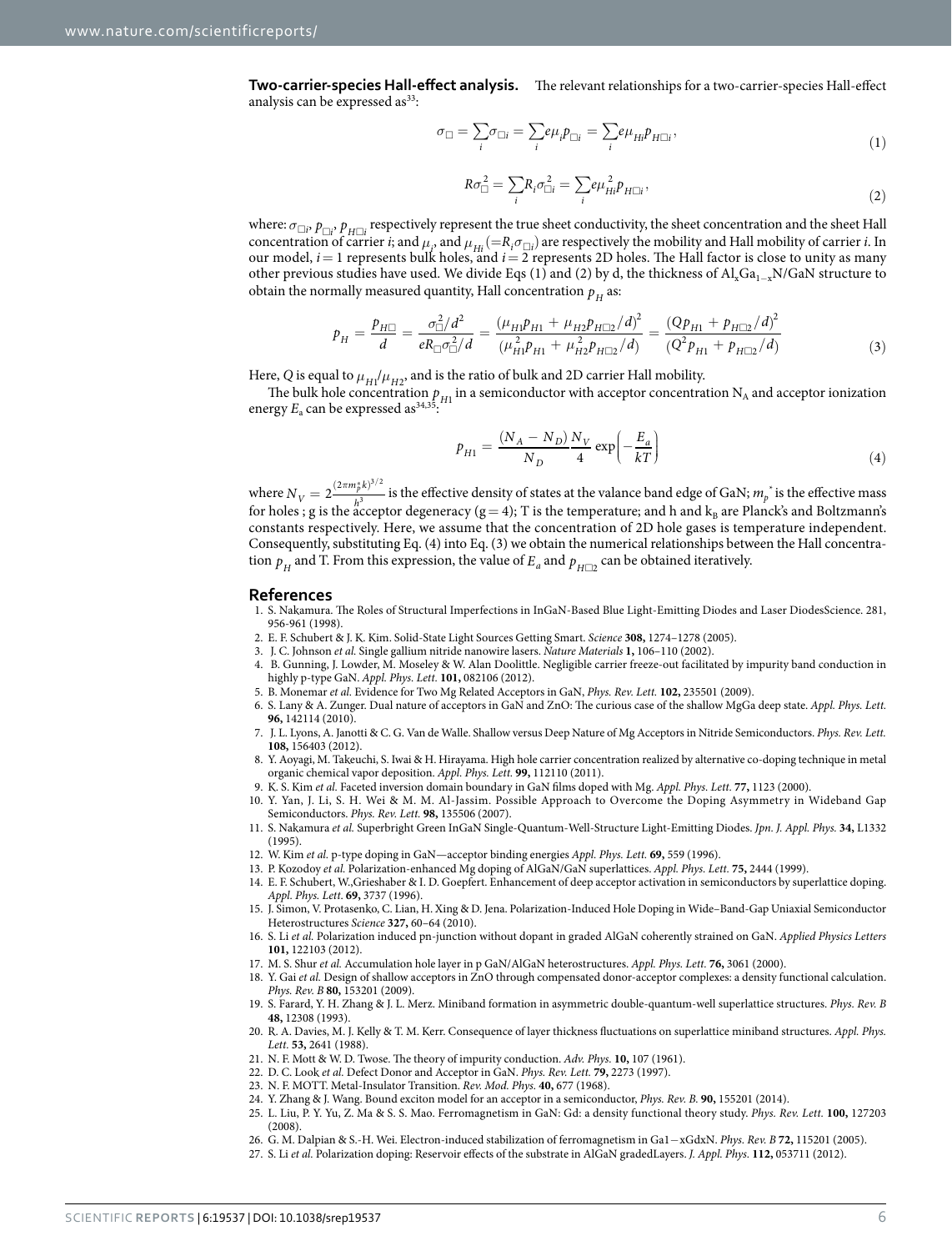- <span id="page-6-0"></span>28. J. Simon, A. (K.). Wang, H. Xing, S. Rajan & D. Jena. Carrier transport and confinement in polarization-induced three-dimensional electron slabs: Importance of alloy scattering in AlGaN. *Appl. Phys. Lett.* **88,** 042109 (2006).
- <span id="page-6-1"></span>29. R. Dingle, H. L. Stormer, A. C. Gossard & Wiegmann. Electron mobilities in modulation-doped semiconductor heterojunction superlattices. *Appl. Phys.Lett.* **33,** 665–667 (1978).
- <span id="page-6-2"></span>30. D. C. Dillen, K. Kim, E.-S. Liu & E. Tutuc. Radial modulation doping in core–shell nanowires. *Nature nanotechnology* **9,** 116 (2014).
- <span id="page-6-3"></span>31. G. Kresse & J. Furthmuller. Efficiency of ab-initio total energy calculations for metals and semiconductors using a plane-wave basis set. Computational Materials Science. 6 (1), 15-50 (1996).
- 32. J. P. Perdew, K. Burke & M. Ernzerhof. Generalized Gradient Approximation Made Simple, *Phys. Rev. Lett.* **77,** 3865 (1996).
- <span id="page-6-5"></span><span id="page-6-4"></span>33. D. C. Look. *Electrical Characterization of GaAs Materials and Devices*. (Wiley, New York) (1989), App. B.
- <span id="page-6-6"></span>34. C. A. Hurni, J. R. Lang, P. G. Burke & J. S. Speck. Effects of growth temperature on Mg-doped GaN grown by ammonia molecular beam epitaxy. *Appl. Phys. Lett.* **101,** 102106 (2012).
- <span id="page-6-7"></span>35. Chen, Y. *et al.* Enhanced Mg Doping Efficiency in P-Type GaN by Indium-Surfactant-Assisted Delta Doping Method, Applied Physics Express 6, 041001 (2013).

#### **Acknowledgements**

This work was supported by the National HighTechnology Program of China (2013AA03A101), the National Natural Science Foundation of China (61306051 and 61306050), US National Science Foundation CAREER award (CMMI-1351817), Yong Zhang acknowledges support of Bissell Distinguished Professorship.

#### **Author Contributions**

Z.Q.L. and X.Y.Y. performed the modeling, fabricated the sample, and analyzed the results, they contributed equally in this work. Z.G.Y. and G.D.Y. performed the characterizations. Y.L., J.W. and J.L. performed the material growth. N.L. and I.F. participated in discussions. Z.Q.L. and Y.Z. explained the modeling results, and wrote the manuscript. All authors commented on the manuscript

### **Additional Information**

**Competing financial interests:** The authors declare no competing financial interests.

**How to cite this article**: Liu, Z. *et al.* Impurity Resonant States p-type Doping in Wide-Band-Gap Nitrides. *Sci. Rep.* **6**, 19537; doi: 10.1038/srep19537 (2016).

This work is licensed under a Creative Commons Attribution 4.0 International License. The images  $\odot$ or other third party material in this article are included in the article's Creative Commons license, unless indicated otherwise in the credit line; if the material is not included under the Creative Commons license, users will need to obtain permission from the license holder to reproduce the material. To view a copy of this license, visit <http://creativecommons.org/licenses/by/4.0/>